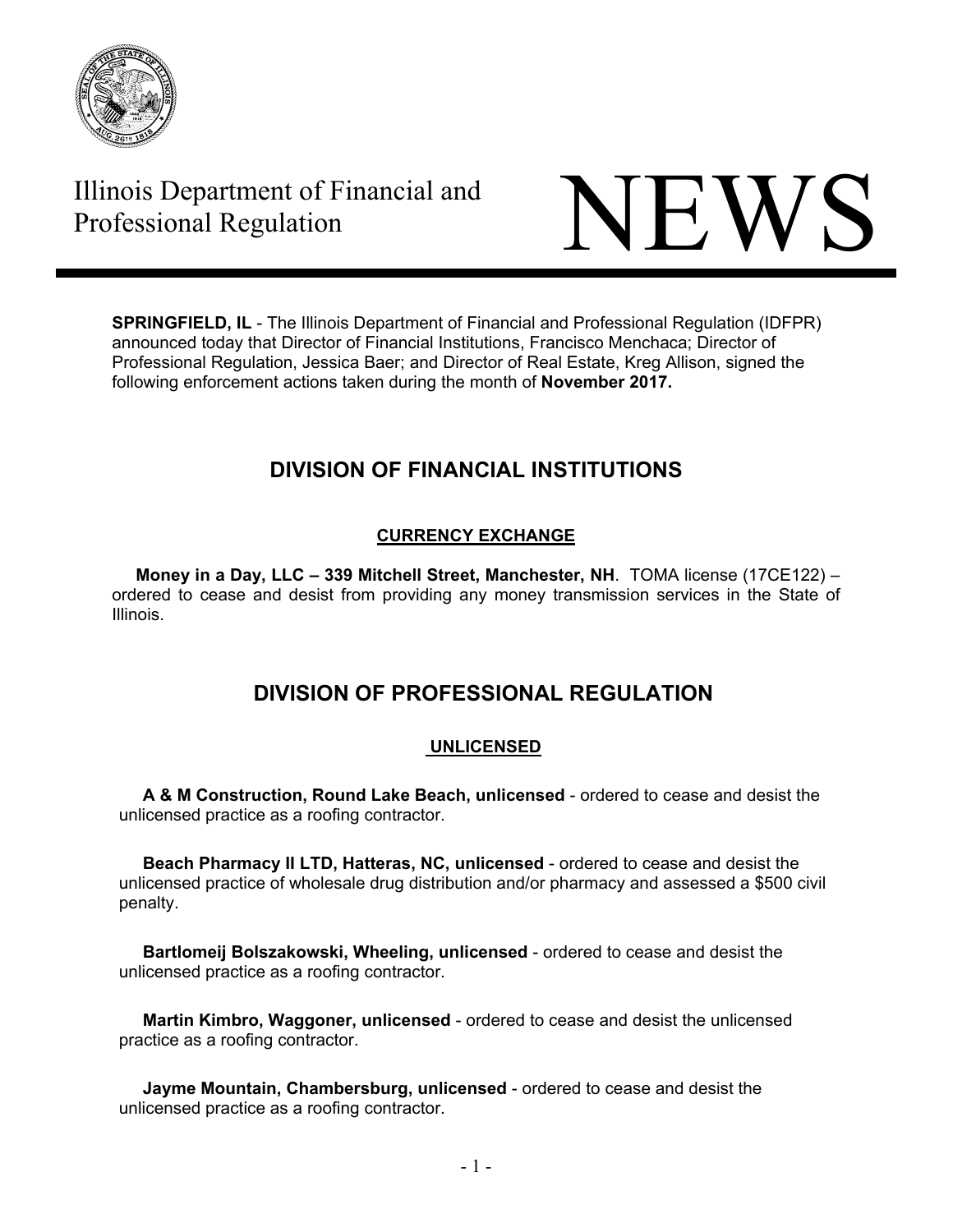**ProFoam, Waggoner, unlicensed** - ordered to cease and desist the unlicensed practice as a roofing contractor.

 **Sheila Reid, Chicago, unlicensed** - **Reid and Roshe Funeral Home Inc, Chicago, unlicensed** - ordered to cease and desist the unlicensed practice of providing or offering funeral directing services and assessed a \$8,000 civil penalty, owed jointly and severally.

#### **BARBER, COSMETOLOGY, ESTHETICS, HAIR BRAIDING AND NAIL TECHNOLOGY**

 **Ray Anthony, Calumet Park, 011186749** - cosmetologist license suspended for failure to file and/or pay Illinois state income taxes.

 **Pedro Bay, Chicago, 006064481** - barber license suspended for failure to file and/or pay Illinois state income taxes.

 **Lisa Blackward, South Elgin, 011210266** - cosmetologist license suspended for failure to file and/or pay Illinois state income taxes.

 **California Pro Nails, Carbondale, 189015070** - salon license reprimanded and fined \$500 based on aiding and assisting unlicensed practice of nail technology.

 **Michelle Demaio, Chicago, 011309667** - barber license suspended for failure to file and/or pay Illinois state income taxes.

 **Simone Elkat, Fairview Heights, 011255039** - cosmetologist license suspended for failure to file and/or pay Illinois state income taxes.

 **Casandra Hanks, Du Quoin, 011266431** - cosmetologist license suspended for failure to file and/or pay Illinois state income taxes.

 **Jodi Hansen, Morris, 011235615** - cosmetologist license suspended for failure to file and/or pay Illinois state income taxes.

 **Jazmine Hudson, Chicago, 011265189** - cosmetologist license suspended for failure to file and/or pay Illinois state income taxes.

 **Gaetano Massaro, Lake in the Hills, 011304047** - cosmetologist license suspended for failure to file and/or pay Illinois state income taxes.

 **Thoa Nguyen, Hoffman Estates, 169011936** - nail technician license suspended for failure to file and/or pay Illinois state income taxes.

 **Bhunuka Patel, Woodridge, 011313560** - cosmetologist license indefinitely suspended for a minimum of one years for the filing of a cosmetologist endorsement application in her name that had falsified documents.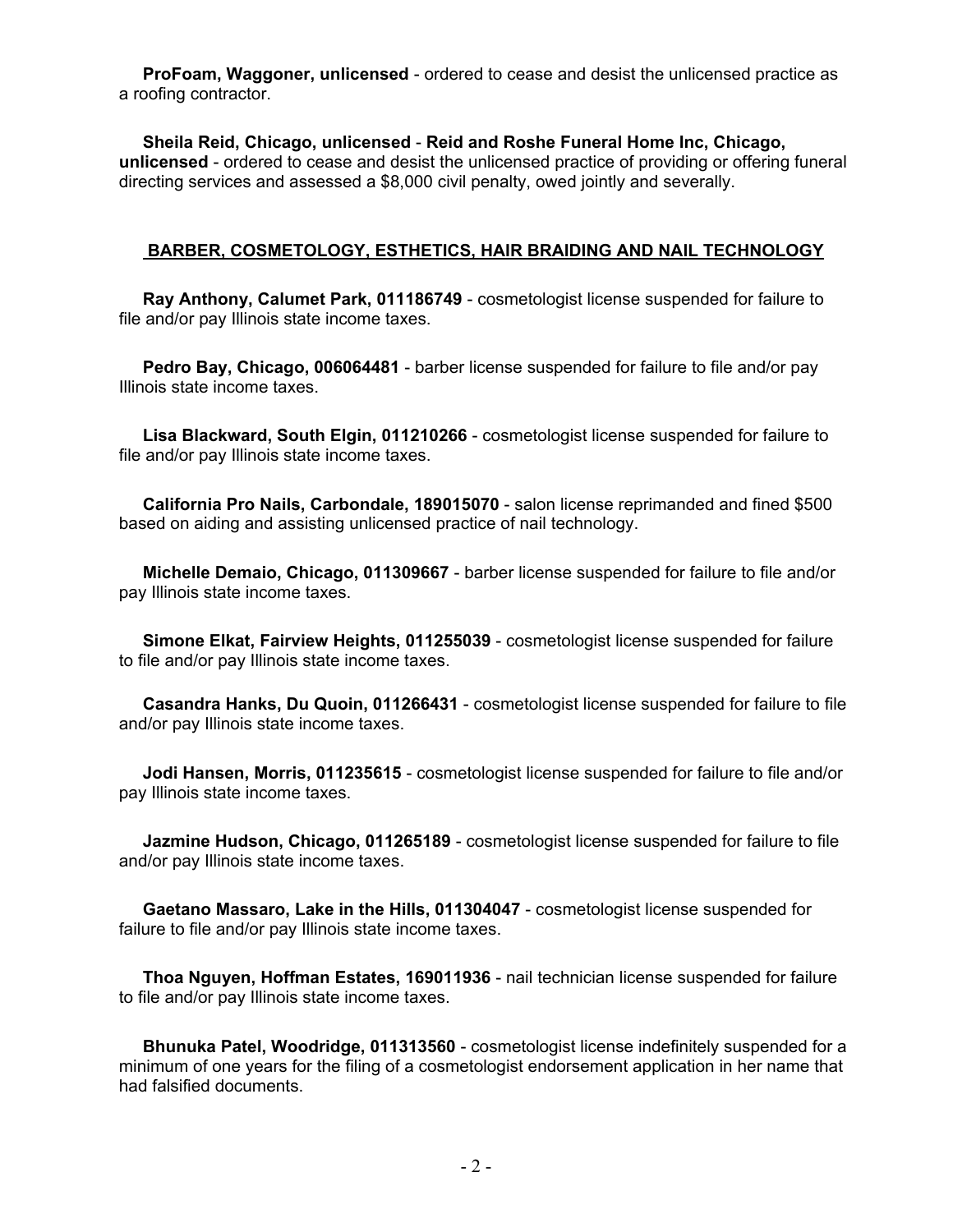**Thi Pham, Chicago, 169016032** - nail technician license suspended for failure to file and/or pay Illinois state income taxes.

 **Fatima Rantissi, Elgin, 011254907** - cosmetologist license suspended for failure to file and/or pay Illinois state income taxes.

 **Andres Reyes, Big Rock, 011273866** - cosmetologist license restored with reprimand and \$1,000 fine due to unlicensed practice of cosmetology.

 **Isabel Roa, Norridge, 011188936** - cosmetologist license reprimanded and fined \$250 for practicing cosmetology on a non-renewed license and for owning and operating an unregistered cosmetology salon.

 **Sara Snyder, Springfield, 011275807** - cosmetologist license suspended for failure to file and/or pay Illinois state income taxes.

 **Bertha Spencer, Chicago, 235000111** - certified euthanasia technician license suspended for failure to file and/or pay Illinois state income taxes.

 **Dana Starks, Springfield, 011226362** - cosmetologist license suspended for failure to file and/or pay Illinois state income taxes.

 **Today Nail Spa, Wood River, 189010364** - salon license placed in refuse to renew status due to unsanitary conditions and unprofessional conduct.

 **Sandra Wells, Broadview, 259000052** - licensed hair braiding teacher license suspended for failure to file and/or pay Illinois state income taxes.

#### **DENTAL**

 **Walter Dawkins, Mount Vernon, 019016225** - dental license to remain on probation for a definite period of one year following a petition to restore his license from prior disciplinary action taken due to a felony criminal conviction.

 **Willian Kisker, Kenosha, WI, 019027078** - dental license indefinitely suspended, for a minimum of six months, must complete continuing education hours prior to petitioning to be being placed on indefinite probation; two-year minimum; dental sedation permit, 137000690, permanently relinquished for negligence in administration of sedation that resulted in a patient's death.

#### **DETECTIVE, ALARM, SECURITY, FINGERPRINT VENDOR AND LOCKSMITH**

 **Michael Adams, Plainfield, 129410744** - permanent employee registration card suspended for failure to file and/or pay Illinois state income taxes.

 **Charles Adcock, Wood River, 129215313** - permanent employee registration card placed in refuse to renew status for failure to appear for a disciplinary conference.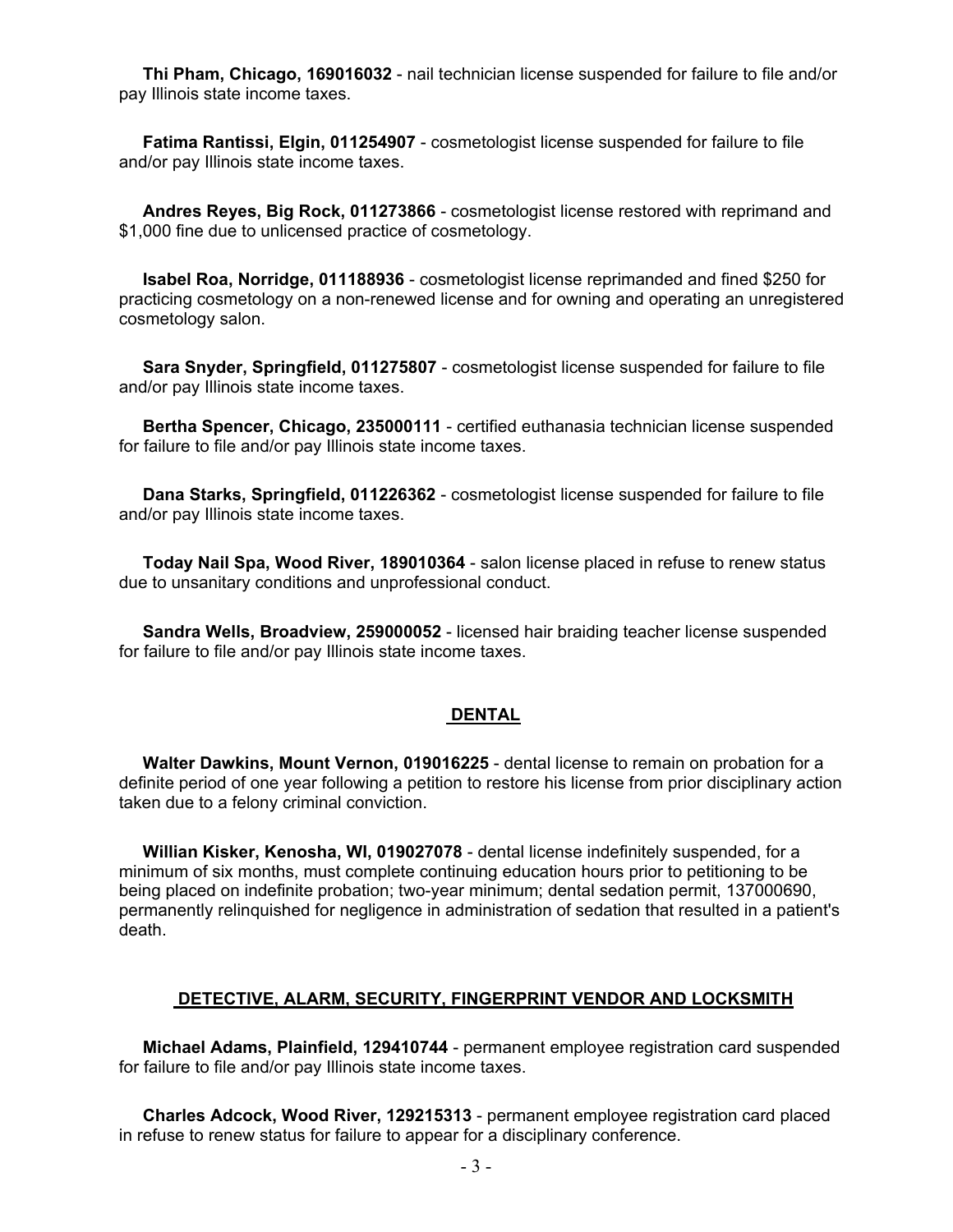**Zulfiqar Ahmed, Des Plaines, 129409041** - permanent employee registration card suspended for failure to file and/or pay Illinois state income taxes.

 **Prince Alexander, Chicago, 129231575** - permanent employee registration card suspended for failure to file and/or pay Illinois state income taxes.

 **James Allen, Chicago, 129391903** - permanent employee registration card revoked because of failure to report an arrest and conviction for the felony offense of burglary.

 **Murry Amos, Chicago, 129192321** - permanent employee registration card indefinitely suspended for failure to file and/or pay Illinois state income taxes.

 **Andre Andrews, Chicago, 129412339** - permanent employee registration card suspended for failure to file and/or pay Illinois state income taxes.

 **Alberto Argudin, Algonquin, 129378346** - permanent employee registration card indefinitely suspended for failure to file and/or pay Illinois state income taxes.

 **Edward Arteaga, Chicago, 129322662** - permanent employee registration card placed in refuse to renew status for failure to appear for a disciplinary conference.

 **Sean Aulgur, Schaumburg, 129253599** - permanent employee registration card placed in refuse to renew status for failure to appear for a disciplinary conference.

 **Mirza Baig, Roselle, 129357168** - permanent employee registration card placed in nonrenewed status for failure to appear for a disciplinary conference.

 **Brenda Banks, Richton Park, 129353029** - permanent employee registration card placed in non-renewed status for failure to appear for a disciplinary conference.

 **Jeremy Barnes, Wheaton, 129386092** - permanent employee registration card revoked because of failure to report an arrest and conviction for misdemeanor theft and for misdemeanor possession of cannabis.

 **Kiesha Blair, Chicago, 129327320** - permanent employee registration card suspended for failure to file and/or pay Illinois state income taxes.

 **Ayisha Booker, Chicago, 129345453** - permanent employee registration card placed in refuse to renew status for failure to appear for a disciplinary conference.

 **Richard Bradley, Chicago, 129291556** - permanent employee registration card suspended for failure to file and/or pay Illinois state income taxes.

 **Darren Brown, Richton Park, 129364736** - permanent employee registration card suspended for failure to file and/or pay Illinois state income taxes.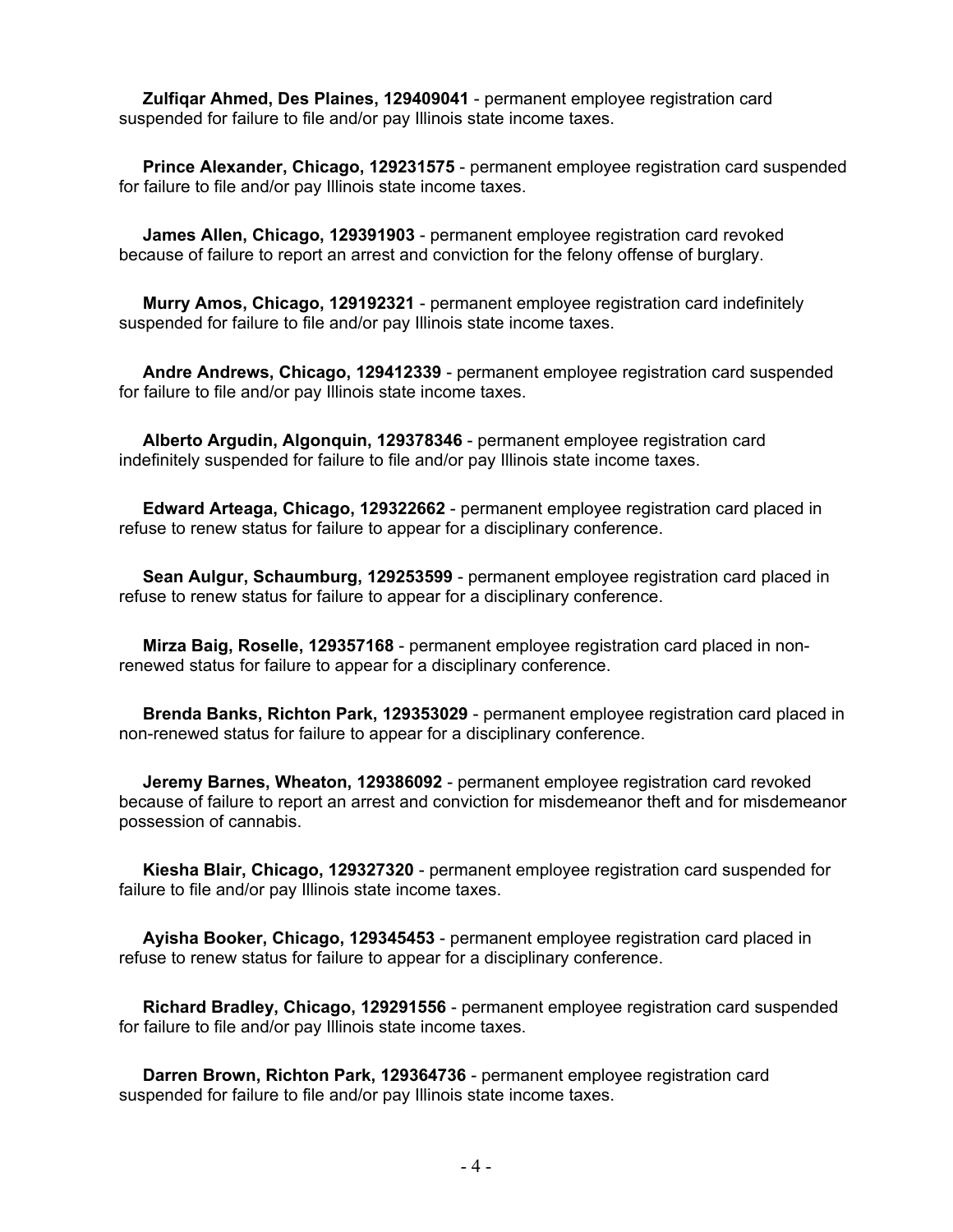**Jose Camacho, Chicago, 129298461** - permanent employee registration card indefinitely suspended for being more than 30-day delinquent in the payment of child support.

 **James Cervantes, South Elgin, 129250839** - permanent employee registration card placed in non-renewed status for failure to appear for a disciplinary conference.

 **Ahmed Chergui, Chicago, 129364597** - permanent employee registration card suspended for failure to file and/or pay Illinois state income taxes.

 **Patrick Clancy, Highland Park, 129280808** - permanent employee registration card suspended for failure to file and/or pay Illinois state income taxes.

 **Joan Clark, Oak Park, 129363830** - permanent employee registration card suspended for failure to file and/or pay Illinois state income taxes.

 **Todd Clark, Sauk Village, 129351638** - permanent employee registration card suspended for failure to file and/or pay Illinois state income taxes.

 **Stanley Clemons, O'Fallon, 129388167** - permanent employee registration card suspended for failure to file and/or pay Illinois state income taxes.

 **William Coleman, Chicago, 129417784** - permanent employee registration card issued and placed on two-year non-reporting probation due to criminal conviction.

 **Darrick Coleman, Chicago, 129170166** - permanent employee registration card placed in refuse to renew status for failure to appear for a disciplinary conference.

 **Keir Conner, Chicago, 129400233** - permanent employee registration card suspended for failure to file and/or pay Illinois state income taxes.

 **Courtney Cross, Chicago, 129383154** - permanent employee registration card suspended for failure to file and/or pay Illinois state income taxes.

 **Cantrell Davis, Chicago, 129417776** - permanent employee registration card issued and placed on non-reporting probation for five years and firearm control card prohibited indefinitely due to criminal conviction and failure to report.

 **Larry Davis, Bellwood, 129041382** - permanent employee registration card placed on nonreporting probation for one year due to failure to report.

 **Whitney Dean, Chicago, 129376485** - permanent employee registration card placed in nonrenewed status for failure to appear for a disciplinary conference.

 **Marvin Dismukes, Chicago, 129284305** - permanent employee registration card revoked because of failure to report an arrest and conviction for misdemeanor domestic battery.

 **Wayne Drummer, Chicago, 129230901** - permanent employee registration card indefinitely suspended for being more than 30-day delinquent in the payment of child support.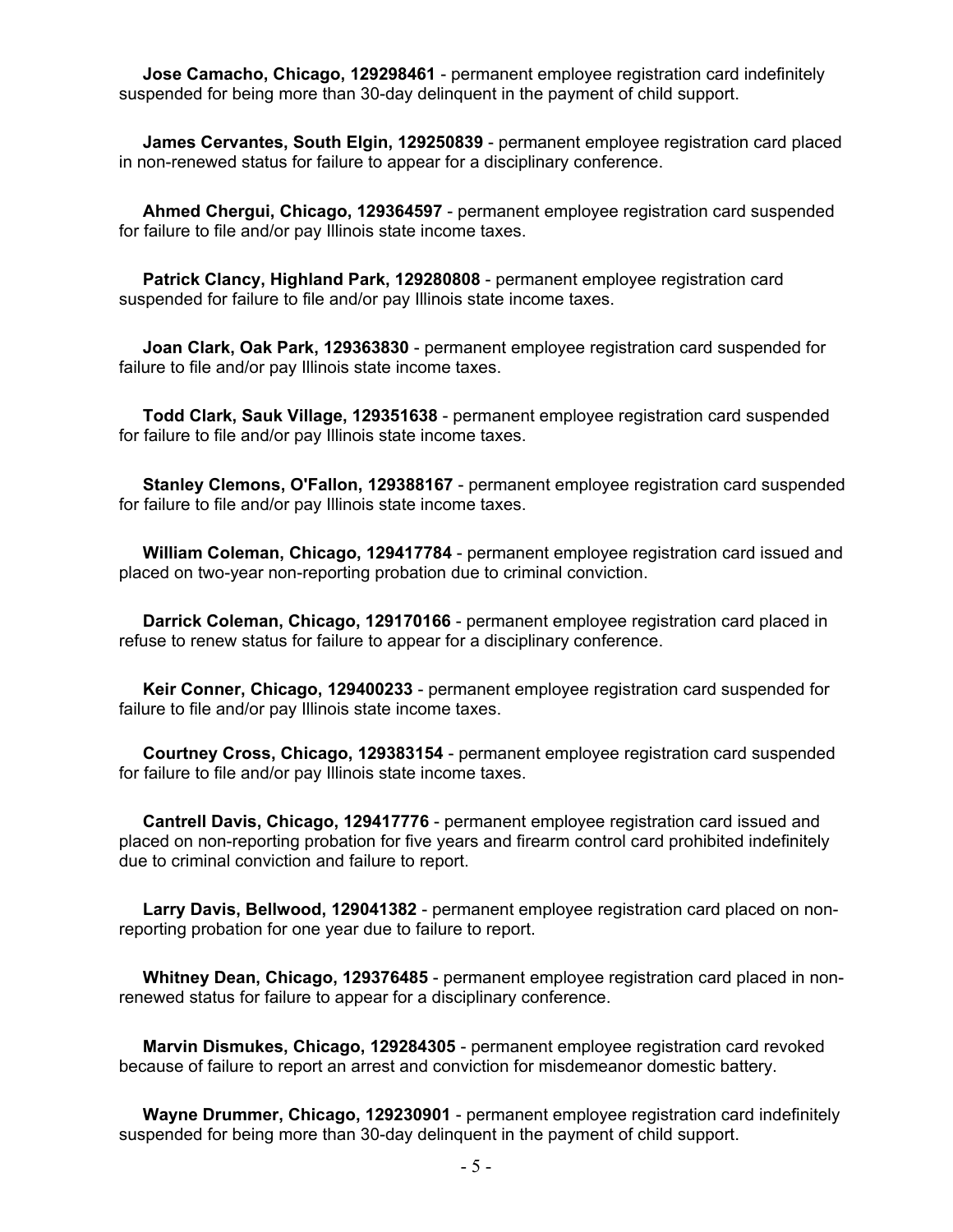**James Dunlap, Chicago, 129083005** - permanent employee registration card suspended for failure to file and/or pay Illinois state income taxes.

 **Edward Eckhaus, Oak Park, 263000141** - firearm instruction license indefinitely suspended for a minimum of one year due to arrest and sentence of court supervision for disorderly conduct.

 **Jamal Fisher, Chicago, 129329413** - permanent employee registration card placed in refuse to renew status for failure to report arrest and conviction for misdemeanor carry conceal firearm/under influence.

 **Anetra Fondern, Chicago, 129237114** - permanent employee registration card placed in refuse to renew status for failure to appear for a disciplinary conference.

 **Edwin French, Rockford, 129301629** - permanent employee registration card suspended for failure to file and/or pay Illinois state income taxes.

 **Aaron Fuller, Peoria, 129350147** - permanent employee registration card placed in nonrenewed status for failure to appear for a disciplinary conference.

 **Shamikia Gentry, Chicago, 129366705** - permanent employee registration card revoked because of failure to report an arrest and conviction for the felony offense of reckless discharge of a firearm.

 **Deavon Gordon, Chicago, 129393095** - permanent employee registration card revoked because of failure to report an arrest and conviction for misdemeanor attempted theft/stolen property.

 **Joe Grooms, Chicago, 129321599** - permanent employee registration card suspended for failure to file and/or pay Illinois state income taxes.

 **Jamie Hammons, Springfield, 129206255** - permanent employee registration card placed in refuse to renew status for failure to appear for a disciplinary conference.

 **Anthony Hauser, Glen Ellyn, 129390589** - permanent employee registration card suspended for failure to file and/or pay Illinois state income taxes.

 **Osborn Henderson, Chicago, 129372093** - permanent employee registration card indefinitely suspended for failure to file and/or pay Illinois state income taxes.

 **Henry Hightower, Chicago, 129303849** - permanent employee registration card suspended for failure to file and/or pay Illinois state income taxes.

 **Lashawn Holmon, Chicago, 129306125** - permanent employee registration card placed on one year non-reporting probation, effective upon payment of fees and filing of forms and due to criminal conviction.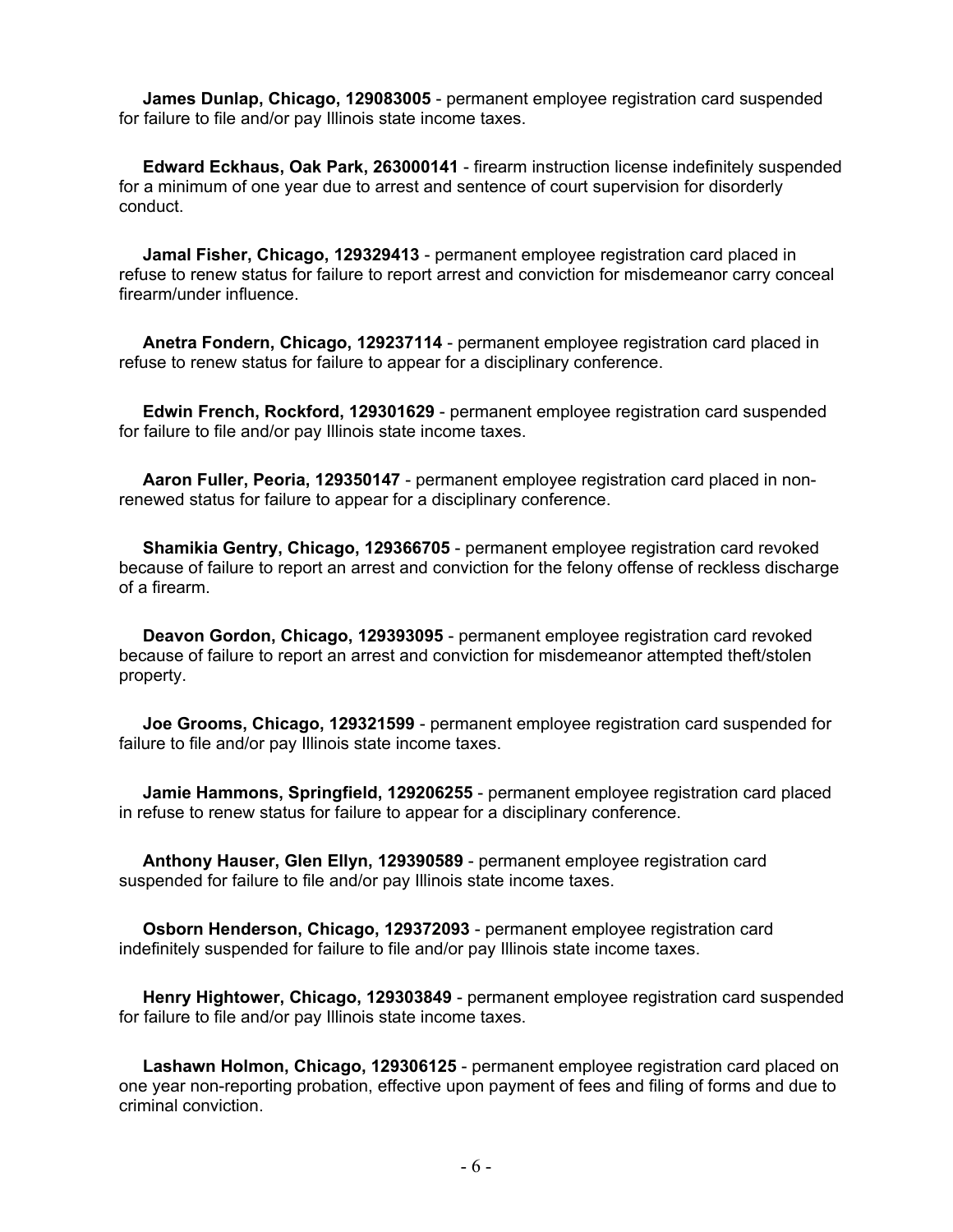**Steven House, Chicago, 129276362** - permanent employee registration card placed in refuse to renew status for failure to appear for a disciplinary conference.

 **Mark Jackson, Chicago, 129381698** - permanent employee registration card and firearm authorization cards (229079786, 229081359) are all revoked because of failure to report an arrest and conviction for residential burglary.

 **Terrance James, Chicago, 129381119** - permanent employee registration card suspended for failure to file and/or pay Illinois state income taxes.

 **Tramaine Joshua, Chicago, 129339823** - permanent employee registration card indefinitely suspended for being more than 30-day delinquent in the payment of child support.

 **Corey Keefer, Chicago, 129337008** - permanent employee registration card suspended for failure to file and/or pay Illinois state income taxes.

 **James Kellam, Plainfield, 129136860** - permanent employee registration card suspended for failure to file and/or pay Illinois state income taxes.

 **Dangelo King, Kankakee, 129348486** - permanent employee registration card suspended for failure to file and/or pay Illinois state income taxes.

 **Anya Lacy, Harvey, 129380263** - permanent employee registration card suspended for failure to file and/or pay Illinois state income taxes.

 **Deangelo Lewis, Chicago, 129343007** - permanent employee registration card suspended for failure to file and/or pay Illinois state income taxes.

 **Donta Lucas, Chicago, 129391017** - permanent employee registration card placed on three-year non-reporting probation due to criminal conviction and failure to report.

 **Janidet Lujano, Aurora, 129350232** - permanent employee registration card suspended for failure to file and/or pay Illinois state income taxes.

 **Markos Marroquin, Cicero, 129373262** - permanent employee registration card placed on two-year non-reporting probation and firearm control card shall be prohibited during perc probation due to criminal conviction.

 **Alexandra Martin, Kankakee, 129301681** - permanent employee registration card placed in refuse to renew status for failure to appear for a disciplinary conference.

 **Evelyn Mason, Broadview, 129395826** - permanent employee registration card indefinitely suspended for failure to file and/or pay Illinois state income taxes.

 **LeeAnn McDaniles, Baylis, 129342803** - permanent employee registration card suspended for failure to file and/or pay Illinois state income taxes.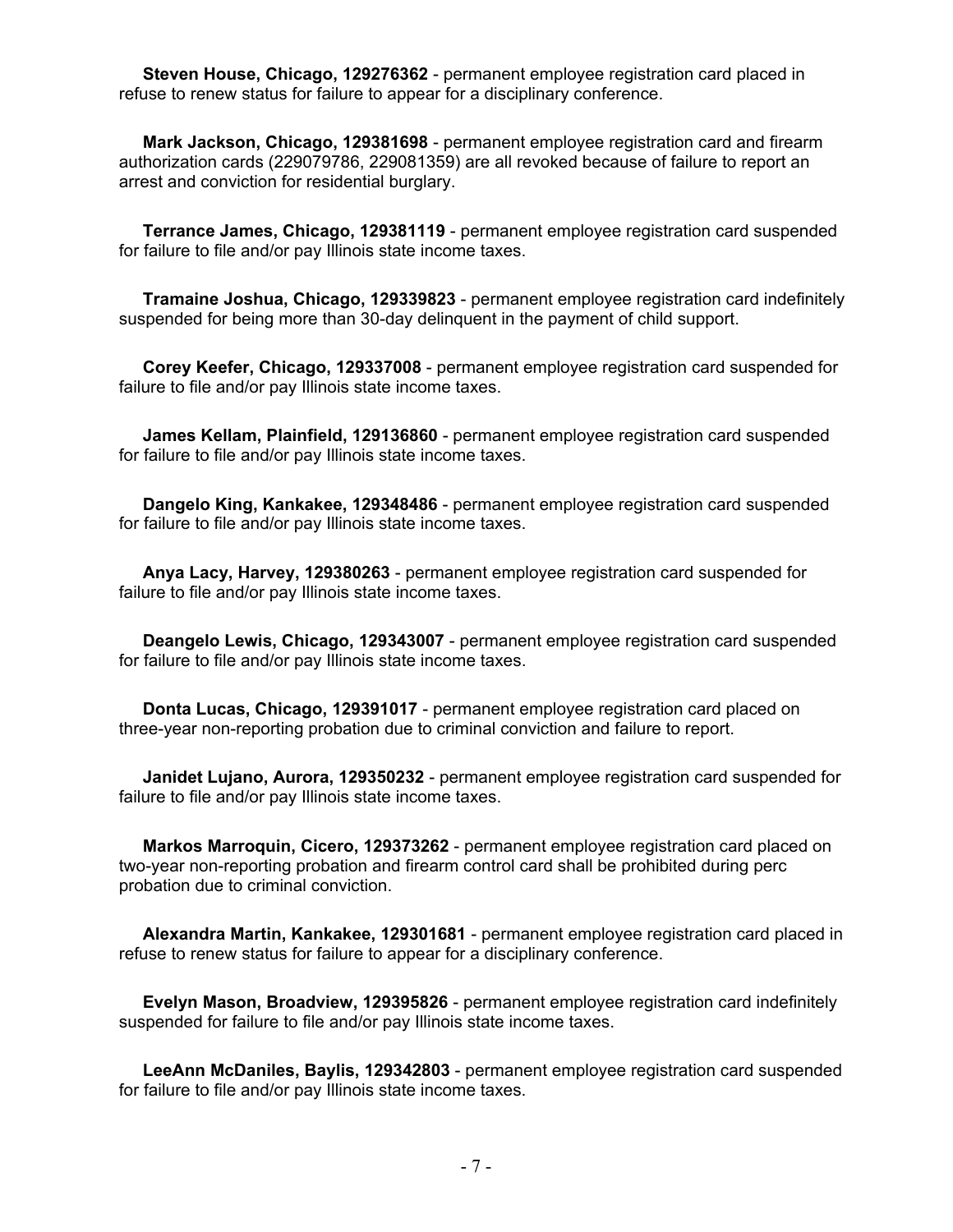**Lashondra McMillan, Chicago, 129417778** - permanent employee registration card issued and placed on two-year non-reporting probation and indefinitely prohibit issuance of a firearm control card, due to criminal conviction and failure to report.

 **George Meyers, Arlington Heights, 129033013** - permanent employee registration card placed in refuse to renew status for failure to appear for a disciplinary conference.

 **Kendall Miles, Chicago, 129411539** - permanent employee registration card indefinitely suspended for being more than 30-day delinquent in the payment of child support.

 **Traci Miller, Chicago, 129314356** - permanent employee registration card suspended for failure to file and/or pay Illinois state income taxes.

 **Lance Mitchell, Chicago, 129247963** - permanent employee registration card and canine handler authorization card, **267000136**, both revoked because of failure to report an arrest and conviction for misdemeanor carry/possess firearm in public.

 **Howard Mize, Caseyville, 115000023** - private detective license suspended for failure to file and/or pay Illinois state income taxes.

 **Gary Moore, Chicago, 129417779** - permanent employee registration card issued and placed on one year non-reporting probation due to criminal conviction.

 **Julio Moran, Berwyn, 129410667** - permanent employee registration card suspended for being more than 30 days' delinquent in the payment of child support.

 **Jayno Moreno, Chicago, 129329290** - permanent employee registration card placed on one year non-reporting probation effective upon payment of fees and filing of forms due to failure to report.

 **Marvin Muhammad, Chicago, 129374428** - permanent employee registration card suspended for failure to file and/or pay Illinois state income taxes.

 **Carlos Munoz, Berwyn, 129359408** - permanent employee registration card placed in refuse to renew status for failure to appear for a disciplinary conference.

 **Calvert Nichols, Centreville, 129405016** - permanent employee registration card suspended for failure to file and/or pay Illinois state income taxes.

 **Bradley Olson, Channahon, 129210120** - permanent employee registration card placed in refuse to renew status for failure to appear for a disciplinary conference.

 **Patrick Patton, Chicago, 129341602** - permanent employee registration card placed in refuse to renew status for failure to appear for a disciplinary conference.

 **David Paulson, Morris, 129405329** - permanent employee registration card suspended for failure to file and/or pay Illinois state income taxes.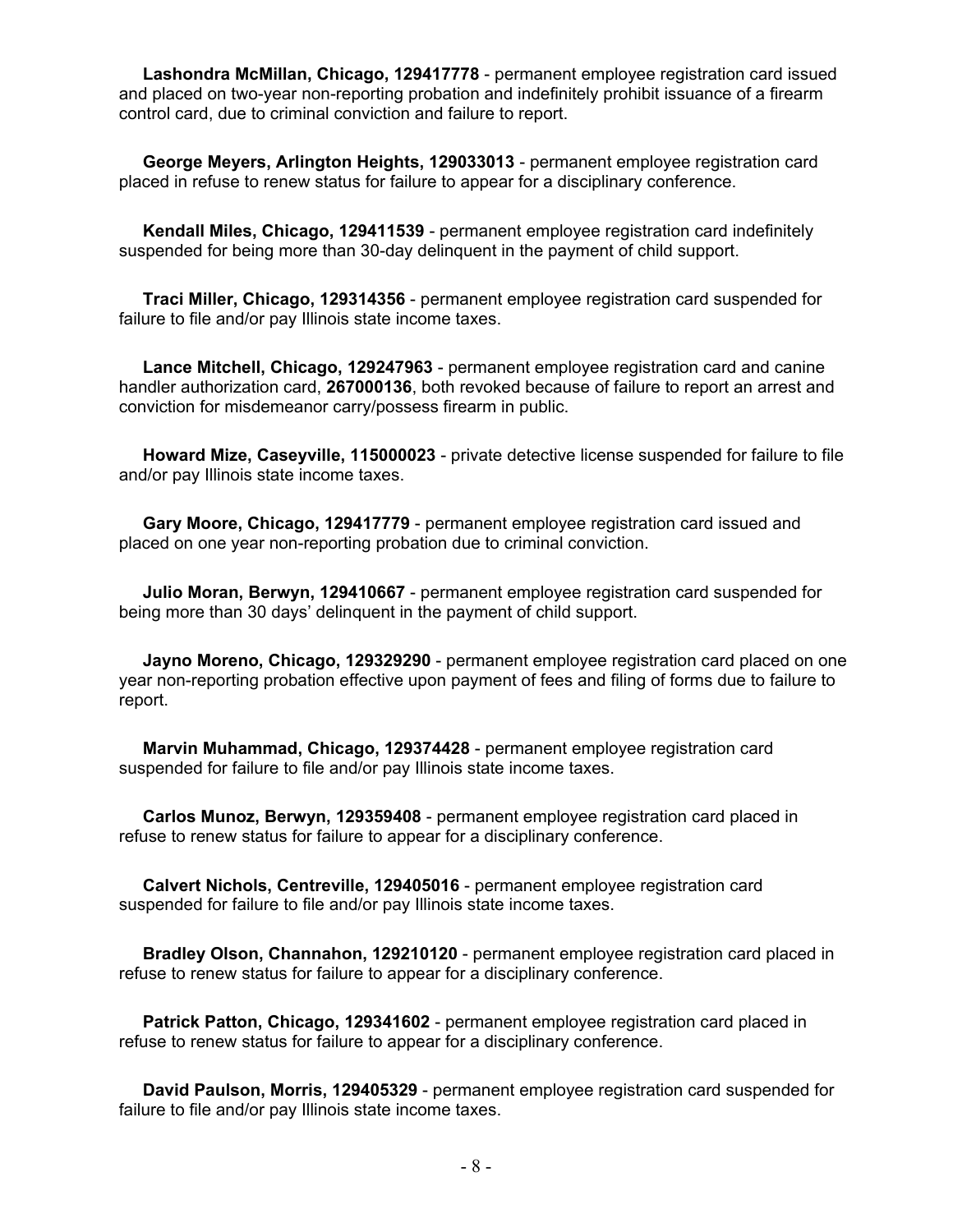**Clarence Pierce, Chicago, 129235332** - permanent employee registration card suspended for failure to file and/or pay Illinois state income taxes.

 **Sheila Rafiq, Chicago, 129218465** - permanent employee registration card placed in nonrenewed status for failure to appear for a disciplinary conference.

 **Derek Ratliff, Hazel Crest, 129343351** - permanent employee registration card placed in refuse to renew status for failure to appear for a disciplinary conference.

 **Jason Reinhardt, Decatur, 129353362** - permanent employee registration card placed in refuse to renew status for failure to appear for a disciplinary conference.

 **Gabriel Rivera, Chicago, 129283364** - permanent employee registration card placed in refuse to renew status for failure to appear for a disciplinary conference.

 **Brandon Rupp, Cortland, 129344863** - permanent employee registration card indefinitely suspended for a minimum of one year due to a criminal conviction and failure to report such conviction.

 **Terrence Ryan, Chicago, 129238426** - permanent employee registration card suspended for failure to file and/or pay Illinois state income taxes.

 **Austrail Scott, Chicago, 129410185** - permanent employee registration card indefinitely suspended for being more than 30-day delinquent in the payment of child support.

 **Raphael Seay, Maywood, 129388596** - permanent employee registration card revoked because of failure to report arrests and court supervision for misdemeanor unlawful use of a blackjack/knife and for misdemeanor possession of cannabis.

 **Marcus Shears, Chicago, 129417777** - permanent employee registration card issued and placed on one year non-reporting probation due to criminal conviction.

 **Ryan Simmons, Blue Island, 129417780** - permanent employee registration card issued and placed on two-year non-reporting probation due to criminal conviction and failure to report.

 **Thomas Sullivan, Chicago, 129365525** - permanent employee registration card revoked because of failure to report an arrest and conviction for the felony offense of theft.

 **Charles Taylor, Hanover Park, 129117666** - permanent employee registration card suspended for failure to file and/or pay Illinois state income taxes.

 **Jason Tosh, Normal, 129390577** - permanent employee registration card suspended for failure to file and/or pay Illinois state income taxes.

 **Dowan Triche, University Park, 129136457** - permanent employee registration card indefinitely suspended for being more than 30 days' delinquent in the payment of child support.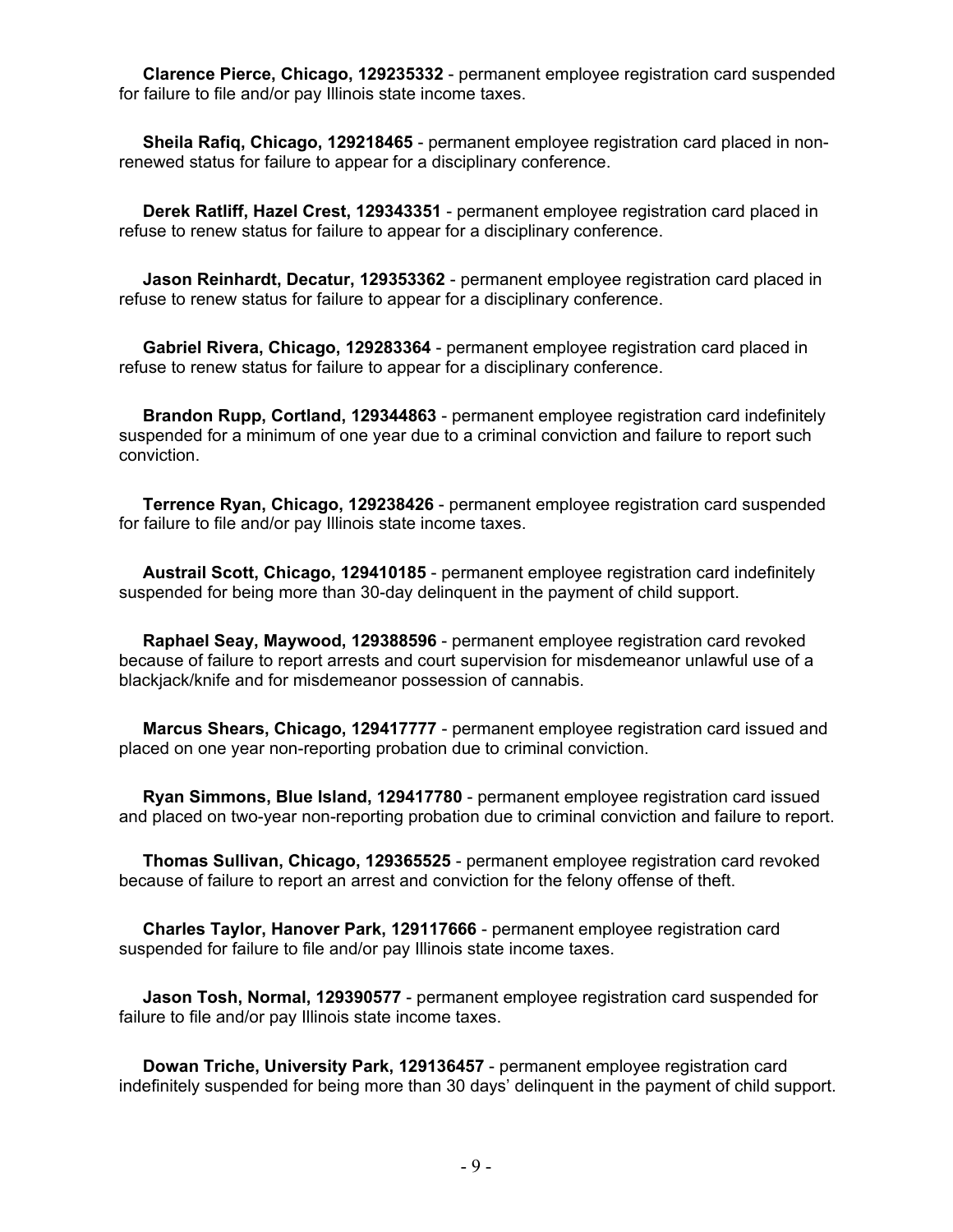**Andres Valle, Chicago, 129417781** - permanent employee registration card issued and placed on two-year non-reporting probation due to criminal conviction.

 **Vanessa Vargas, Plano, 129376855** - permanent employee registration card suspended for one year, followed by being placed on probation for two-years due to a criminal conviction and failure to report such conviction.

 **Darren Vaughn, Blue Island, 129334730** - Permanent employee registration card placed in refuse to renew status for failure to report arrest and conviction for misdemeanor carry/possess firearm in public.

 **Myeishe Webber, Chicago, 129344776** - permanent employee registration card placed in refuse to renew status for failure to appear for a disciplinary conference.

 **Angelica Williams, Chicago, 129410586** - permanent employee registration card suspended for failure to file and/or pay Illinois state income taxes.

 **Nehemiah Williams, Aurora, 129380857** - permanent employee registration card placed in refuse to renew status for failure to appear for a disciplinary conference.

 **Riccardo Wilson, Chicago, 129412033** - permanent employee registration card suspended for failure to file and/or pay Illinois state income taxes.

 **Raymond Wright, Clinton, IA, 129417782** - permanent employee registration card issued and placed on two-year non-reporting probation due to criminal conviction and failure to report.

 **Monika Wyrwas, River Grove, 129400753** - permanent employee registration card suspended for failure to file and/or pay Illinois state income taxes.

 **Derrick Yates, Hillside, 129237849** - permanent employee registration card suspended for failure to file and/or pay Illinois state income taxes.

 **Steven Ylitalo, Bloomington, 129330860** - permanent employee registration card placed in refuse to renew status for failure to appear for a disciplinary conference.

#### **LAND SURVEYOR**

 **Leon Pass, Chicago, 035003083** - licensed professional land surveyor license suspended for failure to file and/or pay Illinois state income taxes.

#### **ROOFING CONTRACTOR**

 **Buff eXteriors LLC, Maryland Heights, MO, 104017268** - roofing contractor license reprimanded and fined \$2,500 for aiding and assisting the unlicensed practice of roofing contracting and **William Buffington, Maryland Heights, MO, 105007248**, roofing qualifying registration is revoked for misrepresentations in applying for a roofing qualifying registration.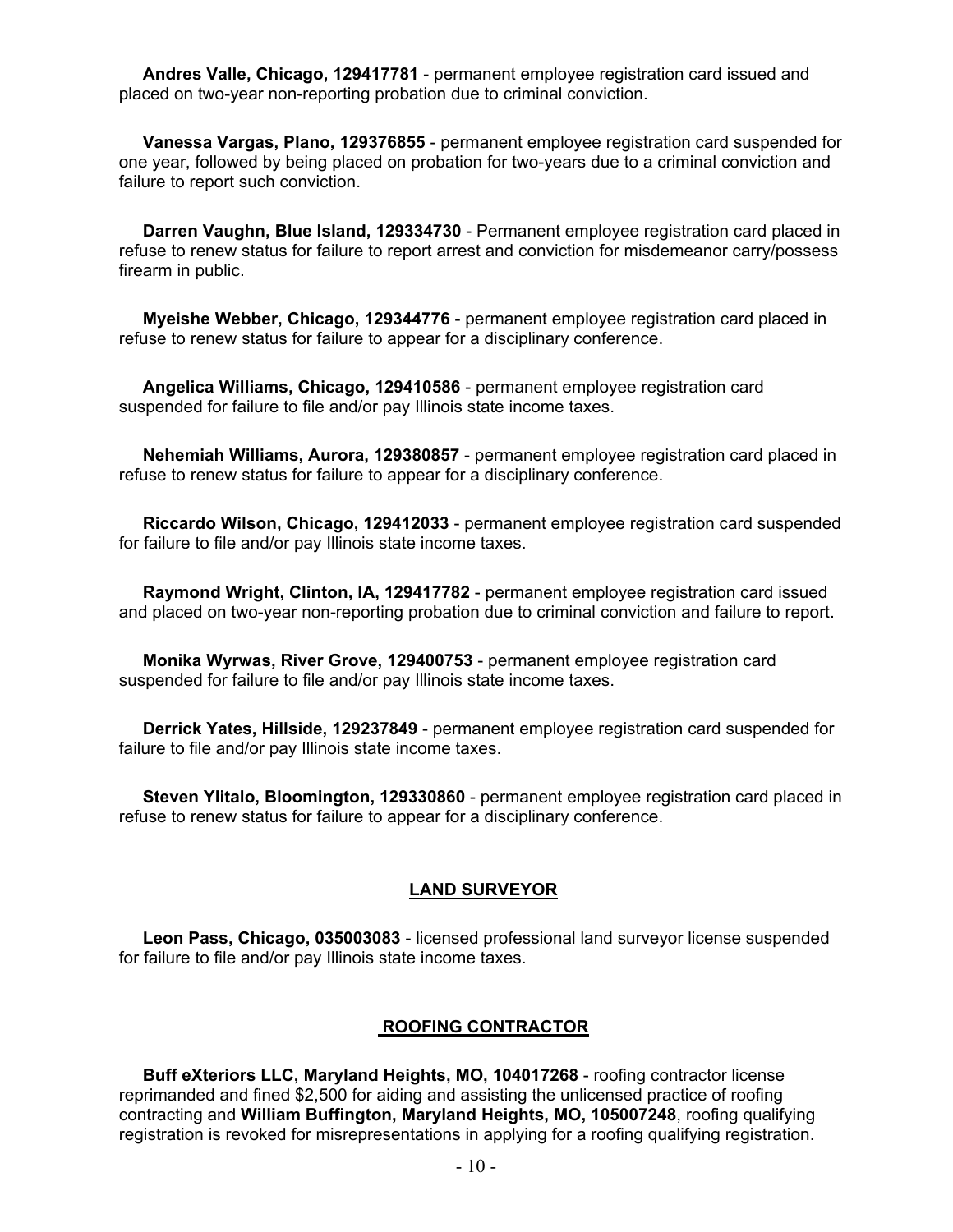**Comiskey Roofing Corporation, Niles, 104012903** - roofing contractor license reprimanded and fined \$3,500 based on aiding and assisting unlicensed practice.

 **Montano's Roofing Company, Oswego, 104011775** - roofing contractor license placed in refuse to renew status based on failure to respond to Department's request for information.

 **Newby Construction Solutions, Taylorville, 104017389** - roofing contractor license reprimanded and fined \$2,500 after practiced on a roofing contractor license prior to licensure.

 **OMC Construction & Restoration, Inc., Morton Grove, 104016115** - roofing contractor license reprimanded and fined \$3,500, owed jointly and severally with **Myung Jin Lee, Morton Grove, 105005548**, roofing qualifying party, for aiding and assisting the unlicensed practice of roofing contracting.

 **Regal Roofing Service, Glenview, 104002243** - roofing contractor license reprimanded and fined \$3,000 based on aiding and assisting unlicensed practice.

#### **MASSAGE THERAPY**

 **Hongbo Cui, Sugar Grove, 227011914** - massage therapist license placed on indefinite probation for a minimum of three years due to unprofessional and immoral conduct.

 **Eunice Summers, Chicago, 227013113** - massage therapist license suspended for failure to file and/or pay Illinois state income taxes.

#### **MEDICAL**

 **Raja Atiyah, Lawrenceburg, TN, 036061679** - physician and surgeon license restored with reprimand due to sister-state discipline in Tennessee.

 **William Bradshaw, Chicago, 036078287** - physician and surgeon license reprimanded and fined \$1,000 due to alleged wrong site surgery.

 **Clarence Brown, Chicago, 038010595** - chiropractor license suspended for failure to file and/or pay Illinois state income taxes.

 **Peter Call, Bloomingdale, 038010285** - chiropractor license suspended for failure to file and/or pay Illinois state income taxes.

 **Nicholas Caro, Glenview, 036061321** - physician and surgeon license indefinitely suspended for a minimum of two-years due to being convicted of mail fraud and theft or embezzlement from Employee Benefit Plan.

 **Neville Crenshaw, Quincy, 036app3696985** - physician and surgeon application withdrawal accepted after receiving Notice of Intent to Deny.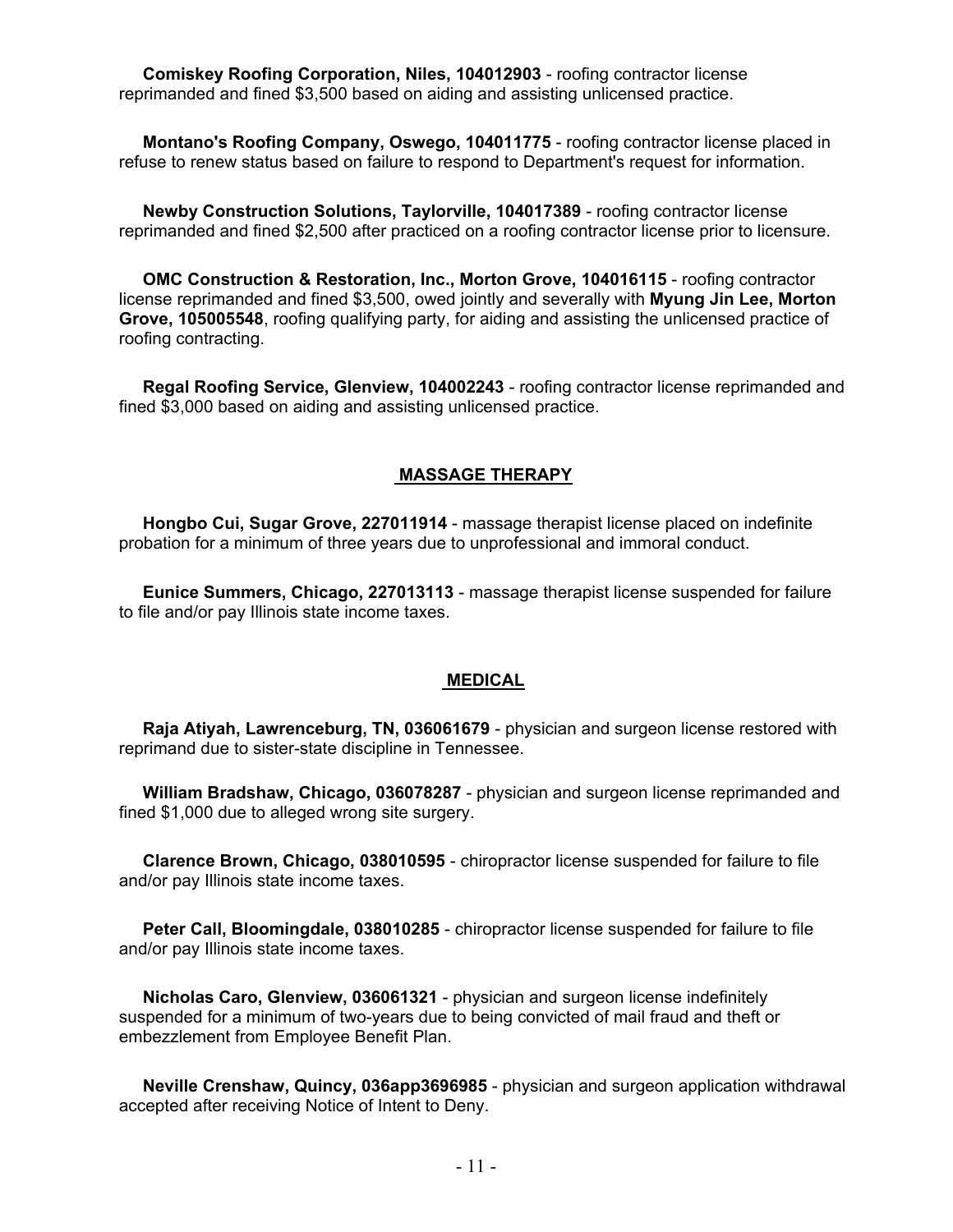**Dion DePaolis, Leavenworth, KS, 036144724** - physician and surgeon license issued with reprimand based on adverse actions taken against him by the Kansas State Board of Healing Arts and the Pennsylvania State Board of Medicine.

 **Brian Edelstein, Glencoe, 036081942** – physician and surgeon license indefinitely suspended for a minimum of six months based on a violation of the Care, Counseling and Treatment Agreement; to wit, respondent tested positive for alcohol from a drug screen.

 **Amy Hershberger, Durand, 038012187** - chiropractor license suspended for failure to file and/or pay Illinois state income taxes.

 **Michael Jung, Downers Grove, 038006180** - chiropractor license reprimanded based on improper treatment and management of a patient with a scaphoid fracture.

 **Edwin Kulubya, Marina Del Rey, CA, 036107568** - physician and surgeon license placed on indefinite probation due to a sister-state discipline in the state of California.

 **Deanna Minkler, Chicago, 038008210** - chiropractor license suspended for failure to file and/or pay Illinois state income taxes.

 **Sunil Pullukat, Chicago, 038012256** - chiropractor license placed on indefinite probation for a minimum of two-years based on allegations of failure to maintain appropriate boundaries with a patient.

 **Jason Sachman, Long Beach, CA, 036144789** - physician and surgeon license issued with limited prescribing, placed on indefinite probation for a minimum of five years for allegations related to a sister-state discipline from California based on unprofessional conduct.

 **Christopher Sahli, Arlington Heights, 038012505** - chiropractor license suspended for failure to file and/or pay Illinois state income taxes.

 **Mark Schmall, Moline, 038006653** - chiropractor license suspended for failure to file and/or pay Illinois state income taxes.

 **Kenneth Serra, Eden Prairie, MN, 036120283** - physician and surgeon license reprimanded with continuing education conditions due to his alleged failure to diagnose testicular torsion in interpreting a patient's ultrasound.

#### **NURSING**

 **Regina Ashford, Chicago, 043067101** - licensed practical nurse license suspended for failure to file and/or pay Illinois state income taxes.

 **James Biggs, Chatham, 041134006** - registered nurse license suspended for failure to file and/or pay Illinois state income taxes.

**Britt Billadeau, Chebanse, 041361490** - registered nurse license indefinitely suspended for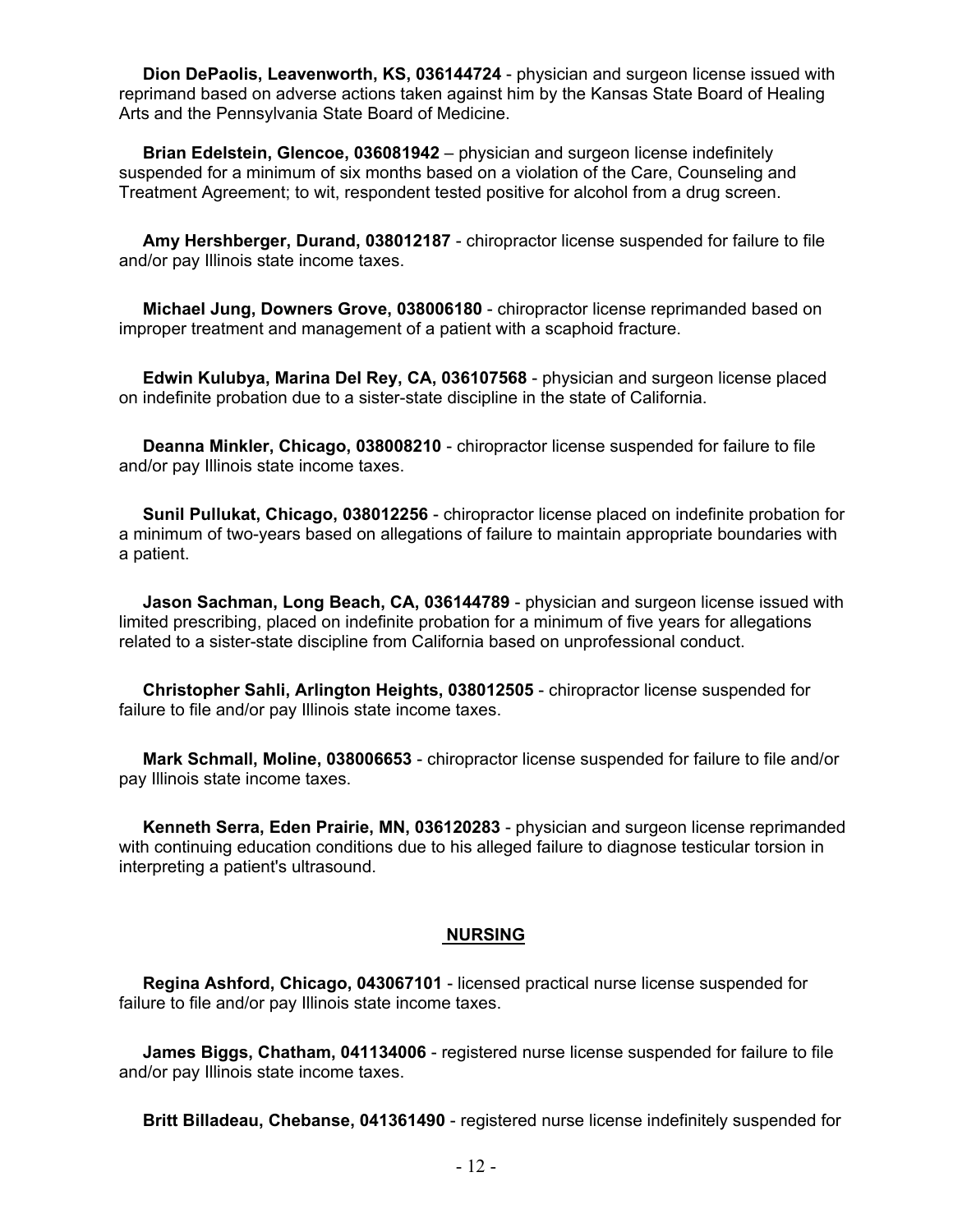a minimum of six months after being found guilty for possession of cannabis, a Class B Misdemeanor, and guilty of possession of drug paraphernalia, a Class A Misdemeanor, and failed to report these convictions to the Department.

 **Amanda Blair, Junction, 043088076** - licensed practical nurse license indefinitely suspended for a minimum of six months for failure to submit to a mandatory screen at a facility in the state of Illinois and having worked during a period that her license was in Refuse to Renew Status.

 **Terry Bodin, Oak Lawn, 041314259** - registered nurse license suspended for failure to file and/or pay Illinois state income taxes.

 **Virginia Caulley, Burlington, IA, 041460424** - registered nurse license issued with reprimand for a sister-state discipline.

 **Aja Cavitt, East St. Louis, 043123343** - licensed practical nurse license suspended for failure to file and/or pay Illinois state income taxes.

 **Emmanuella Chevry, Blue Island, 043063177** - licensed practical nurse license indefinitely suspended for a minimum of six months with course work for failure to submit records for homehealth visits.

 **Nadia Ciganek, Mount Prospect, 041334735** - registered nurse license indefinitely suspended for a minimum of one year for forging discharge documents.

 **Lisa Craven, North Aurora, 041332536** - registered nurse license placed on indefinite probation due to denial of licensure in the state of Florida based on criminal convictions.

 **Katya Devore, Charleston, 041358691** - registered nurse license to remain indefinite suspended for a minimum of one year for a criminal sentence.

 **Nicandro Espinosa, Des Plaines, 041270025** - registered nurse license restored to 24 month probation.

 **Jenni Garza, Sugar Grove, 041407844** - registered nurse license indefinitely suspended for a minimum of six months after being terminated from her employer for failing to submit to a drug screen "for cause", and failing to report this termination to the Department.

 **Andriel Gibson, Cahokia, 043110614** - licensed practical nurse license suspended for failure to file and/or pay Illinois state income taxes.

 **Linda Hawkins, Matteson, 043107633** - licensed practical nurse license suspended for failure to file and/or pay Illinois state income taxes.

 **Stephanie Head, Aptos, CA, 041301605** - registered nurse license reprimanded for a sisterstate disciplinary from the state of California.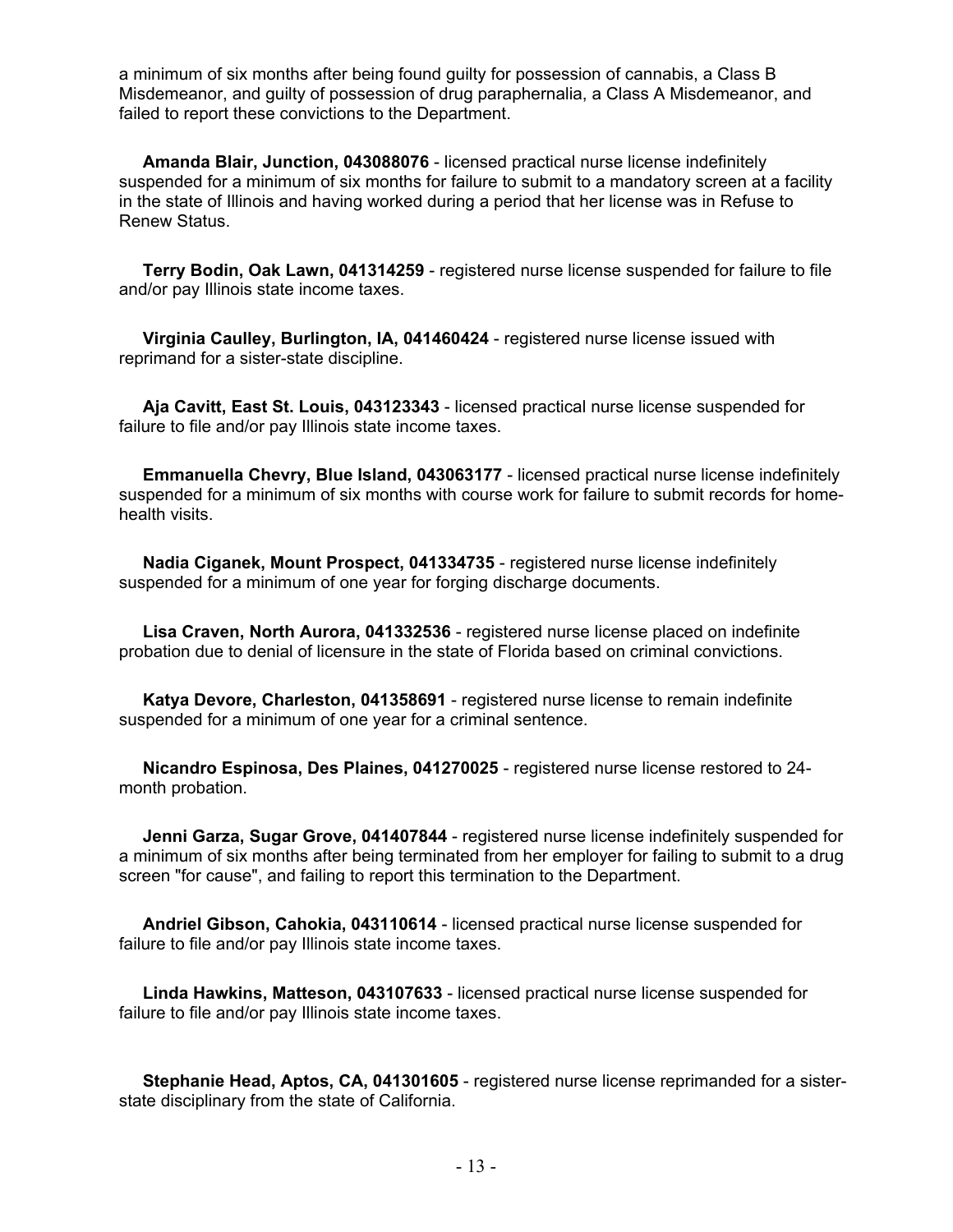**Pamela Heard, Ocean Springs, MS, 041460423** - registered nurse license issued with reprimand for a sister-state discipline.

 **Sara Hollister, Chicago, 043064269** - licensed practical nurse license indefinitely suspended for a minimum of six months due to being terminated by her employer for being under the influence of alcohol while working as a licensed practical nurse.

 **Neva Howard, Griffith, IN, 041254566** - registered nurse license suspended for failure to file and/or pay Illinois state income taxes.

 **Marcie Hurley, Taylorville, 041289158** - registered nurse license placed on indefinite probation to run concurrently with criminal probation that is to end April of 2018, due to pleading guilty to Unlawful Possession of a Controlled Substance, A Class four (4) felony.

 **Susan Ivery, Elgin, 041238137** - registered nurse license placed in refuse to renew status due to sister-state discipline in the state of Arizona for the theft of a doctor prescription pad, identity theft, and the unauthorized prescribing of medicine.

 **Jillian Jansen, Peoria, 041377357** - registered nurse license indefinitely suspended for a minimum of six months due to falsifying prescriptions on multiple occasions to refill her Adderall prescription.

 **Janice Jones, Ottawa, 043109800** - licensed practical nurse license revoked due to diverting Hydrocodone and Modafinil while working in her capacity as a licensed practical nurse; failed to renew license, but continued to practice after it expired.

 **Cheryl Kandra-Smith, Lake Villa, 043080091** - licensed practical nurse license placed in refuse to renew status due to sister-state discipline in the state of Oregon for several practice issues between 2013 and 2016.

 **Jennifer King, Gridley, 041424538** - registered nurse license placed on indefinite probation for a minimum of three years due to pleading guilty to Possession of a Controlled Substance, a Class 4 felony.

 **Luella McKay, Chicago, 043022492** - licensed practical nurse license suspended for failure to file and/or pay Illinois state income taxes.

 **Tiffany McNair, Harvey, 043109188** - licensed practical nurse license suspended for failure to file and/or pay Illinois state income taxes.

 **Bryan Miholic, Sibley, 041341088** - registered nurse license suspended for failure to file and/or pay Illinois state income taxes.

 **Claire Mojica, Normal, 041432189** - registered nurse license indefinitely suspended for a minimum of 30 days after being terminated by her employer for testing positive for controlled substances, diversion, and theft of narcotics.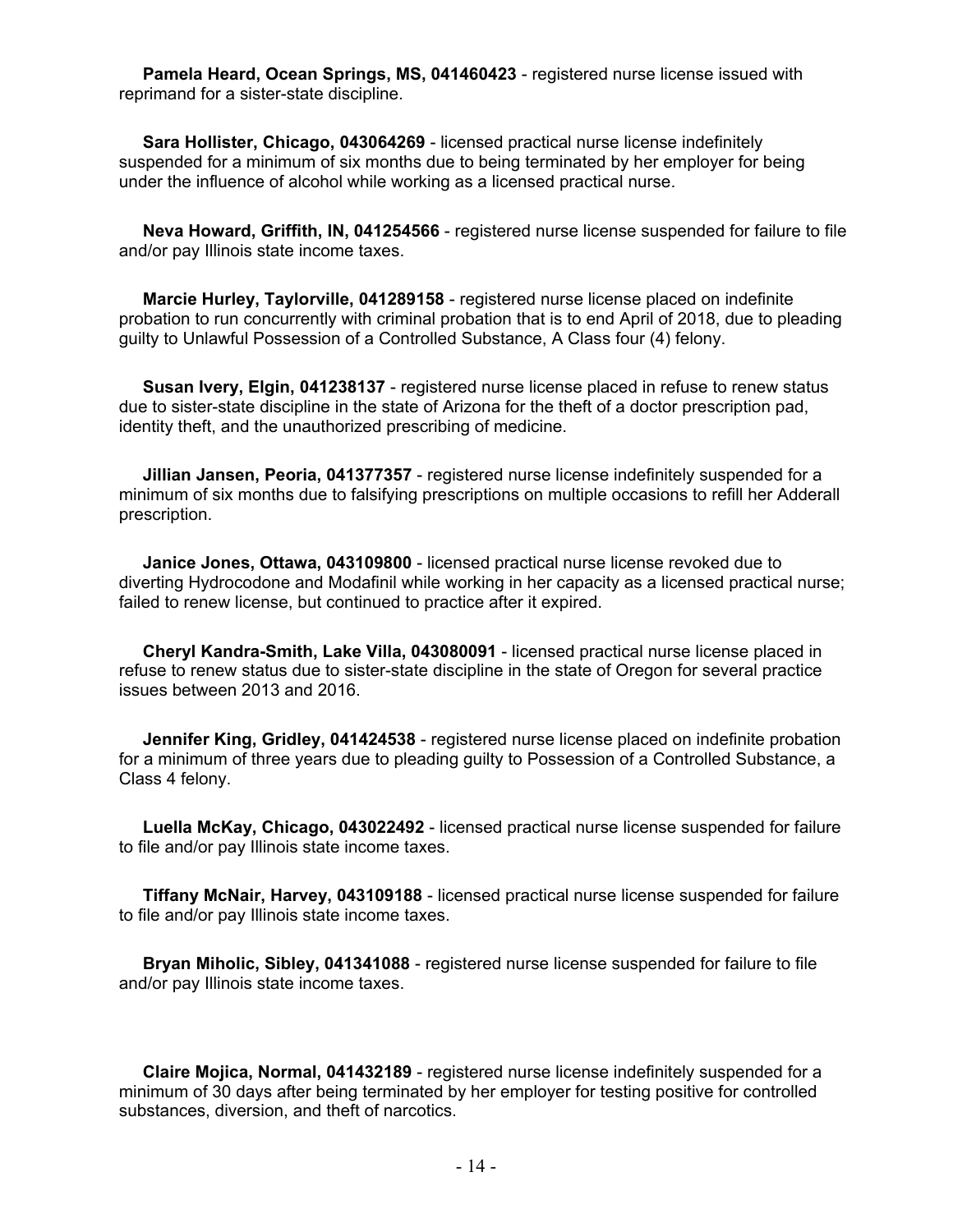**Erica Murry, St. Louis, 043110815** - licensed practical nurse license reprimanded and fined \$250 for a sister-state discipline from the state of Missouri.

 **Lucas Pelka, Chicago, 041356346** - registered nurse license restored to indefinite probation with practice restrictions for a minimum of two-year, effective upon payment of fees and filing of forms.

 **Angela Phelps, Harrisburg, 043085333** - licensed practical nurse license suspended for failure to file and/or pay Illinois state income taxes.

 **Cathlyn Prejean, Belleville, 043110864** - licensed practical nurse license suspended for failure to file and/or pay Illinois state income taxes.

 **Sheryl Scarlett, Chicago, 041267105** - registered nurse license suspended for failure to file and/or pay Illinois state income taxes.

 **Lynzetta Taylor, Rock Island, 041160836** - registered nurse license suspended for failure to file and/or pay Illinois state income taxes.

 **Joanne Thicklin, Chicago, 041175692** - registered nurse license suspended for failure to file and/or pay Illinois state income taxes.

 **Katherine Whittaker, Florissant, MO, 041287817** - registered nurse license suspended for failure to file and/or pay Illinois state income taxes.

 **Elaine Wolf, Princeton, 043067711** - licensed practical nurse license placed in refuse to renew status after being terminated by her employer for substandard quality care.

#### **PHARMACY**

 **Ardon Health Clinic LLC, Portland, OR, 054018529** - non-residency pharmacy reprimanded and fined \$500 based on an Oregon discipline for aiding and abetting the unlicensed practice of a pharmacy technician.

 **Evangeline Brett, Sheboygan, WI, 051030428** - pharmacist license suspended for failure to file and/or pay Illinois state income taxes.

 **Dawn McNamara, Chicago, 049241044** - pharmacy technician license voluntarily surrendered for engaging in the diversion of controlled substances.

 **Kimberly Mollet, Benld, 049166105** - pharmacy technician license suspended for failure to file and/or pay Illinois state income taxes.

 **Neil Nelson, Gibson City, 051034976** - pharmacist license placed in refuse to renew status after Respondent had inappropriate relations with a female patient for whom he was prescribing controlled substances from 2011 through 2013.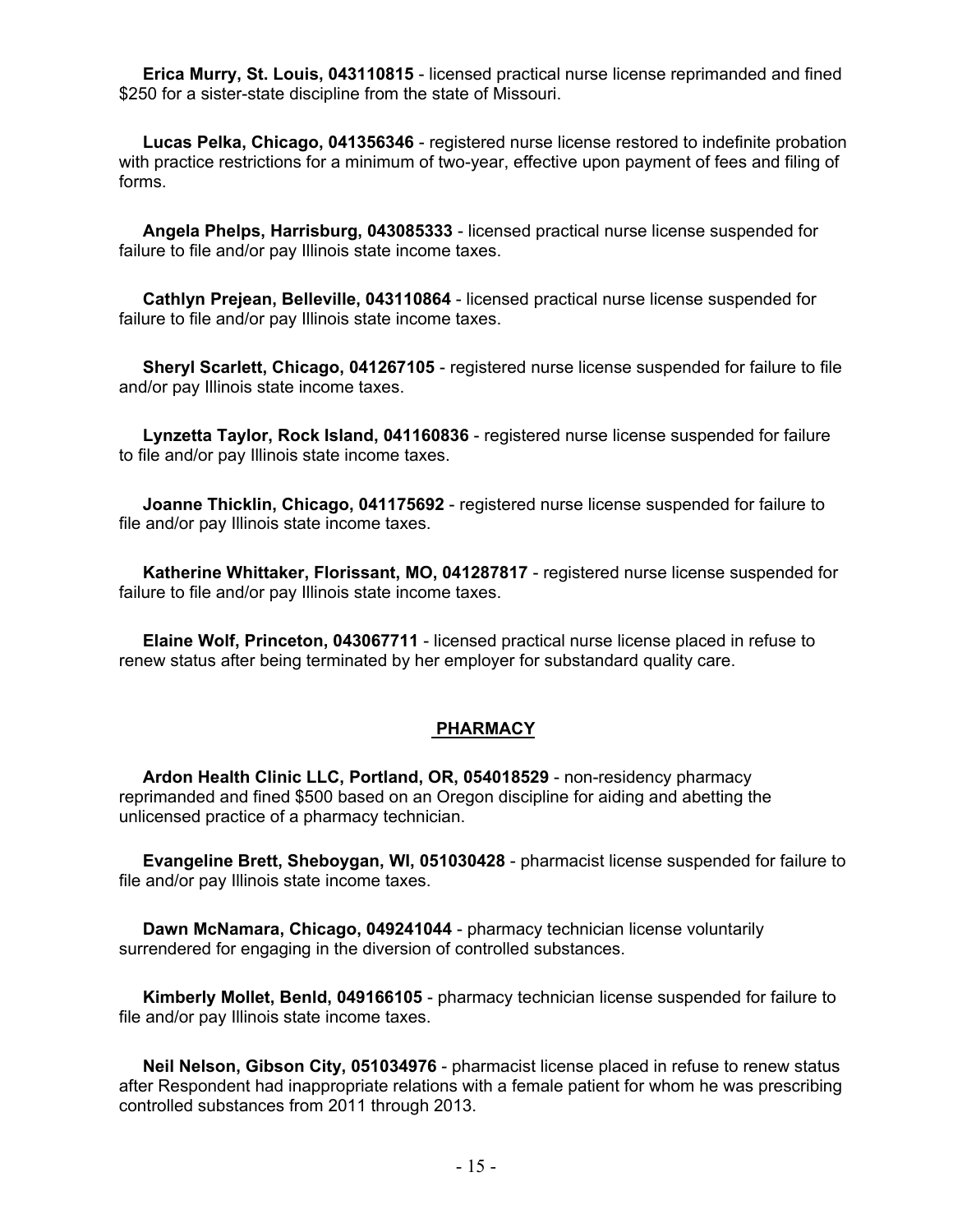**Tierra Norris, Chicago, 049249465** - pharmacy technician licenses, and 049228357, revoked due to obtaining said licenses by fraudulent means.

 **Daniel Nutley, Chicago, 049210350** - pharmacy technician license placed in refuse to renew status for a felony criminal conviction.

 **Robert Reiner, Sleepy Hollow, 051287489** - pharmacist license placed on indefinite probation for a minimum of two-years for diversion of no more than 50 tablets of controlled substances.

 **Ana Torres, Chicago, 049122418** - pharmacy technician license fined \$500 and placed on an additional term of probation for two-years for failing to comply with the terms of a Department Consent Order.

#### **PHYSICAL THERAPY**

 **Marian Makar, Chicago Ridge, 160005637** - physical therapist assistant license suspended for failure to file and/or pay Illinois state income taxes.

#### **PROFESSIONAL COUNSELOR**

 **Michel Rosenthal, Chicago, 180004399** - clinical professional counselor license suspended for failure to file and/or pay Illinois state income taxes.

#### **PROFESSIONAL SERVICE CORPORATION**

 **Dennis A Quinn & Associates LTD, Burr Ridge, 060003417** - registered professional service corporation license fined \$1,000 due to performing an audit on a non-renewed license.

#### **PUBLIC ACCOUNTANT**

 **Jeffrey Gross, Mount Prospect, 065036441** - licensed certified public accountant license indefinitely suspended for being more than 30 days' delinquent in the payment of child support.

 **Anthony Lamping, Crystal Lake, 065024074** - licensed certified public accountant license suspended for failure to file and/or pay Illinois state income taxes.

#### **RESPIRATORY CARE**

 **Andrea Hardwicks, Chicago, 194001909** - respiratory care practitioner license suspended for failure to file and/or pay Illinois state income taxes.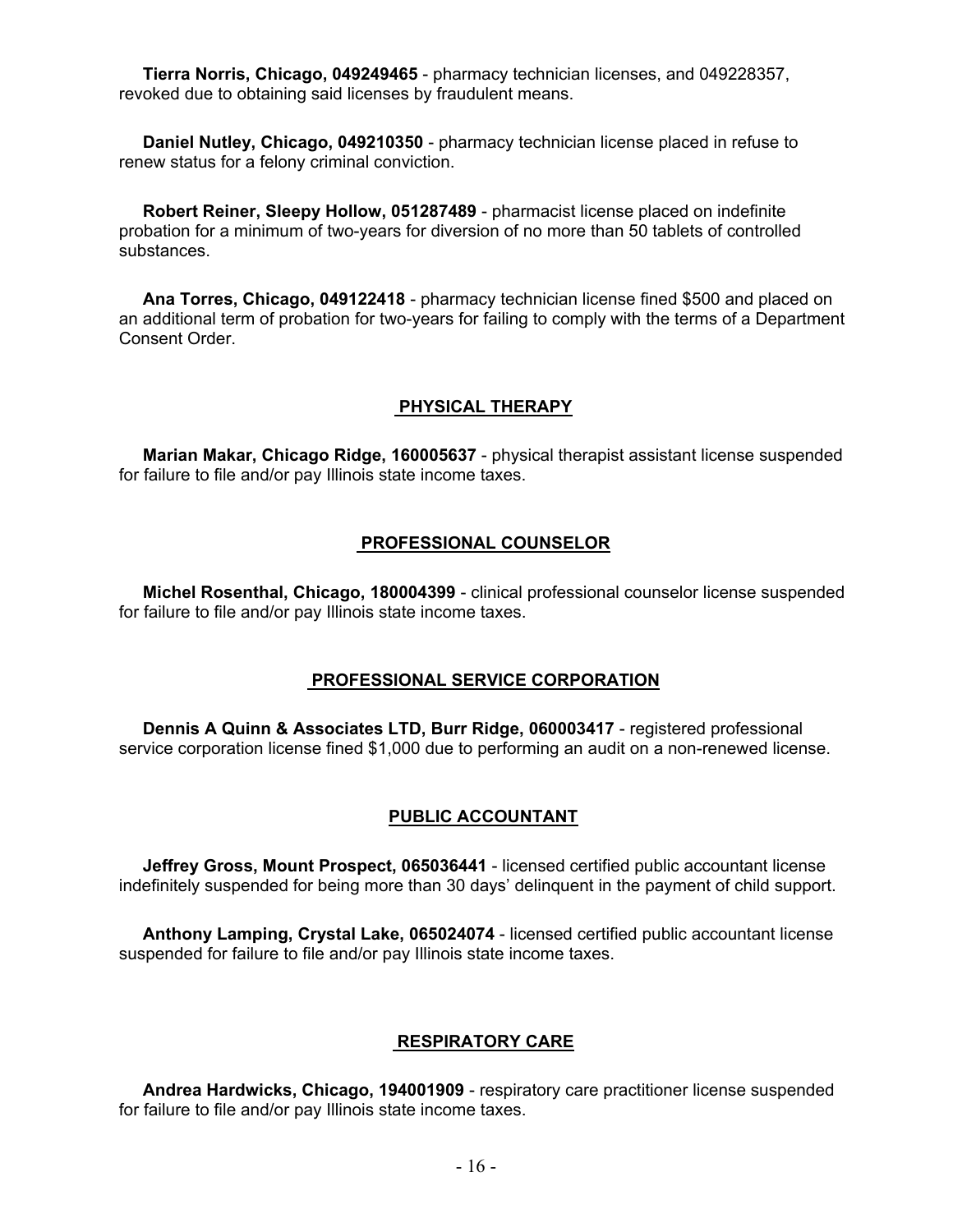**Demascus Russell, Las Vegas, NV, 194007436** - respiratory care practitioner license suspended for being more than 30 days' delinquent in the payment of child support.

#### **SHORTHAND REPORTER**

 **Loretta Adams, Chicago, 084003611** - certified shorthand reporter license suspended for failure to file and/or pay Illinois state income taxes.

#### **SOCIAL WORKER**

 **Marion Malcome, Chicago, 149013372** - licensed clinical social worker license suspended for failure to file and/or pay Illinois state income taxes.

#### **PROFESSIONAL ENGINEER**

 **Kyle Chamberlain, Chicago, 062061192** - professional engineer license fined \$500 due to his failure to provide the Department all continuing education hours required for the renewal period of December 1, 2009 through November 30, 2011.

#### **VETERINARY**

# **DIVISION OF REAL ESTATE**

#### **UNLICENSED**

 **Anthony Clementi, Schiller Park** - ordered to cease and desist the unlicensed practice as a community association manager and imposed a \$1,000 civil penalty.

 **Ken Bob Whiting, Freeport, unlicensed and Jilly Whiting, Freeport, unlicensed** - both ordered to cease and desist the unlicensed practice of real estate and imposed a \$500 civil penalty, owed jointly and severally.

 **Susan Wolick, Orland Park** - ordered to cease and desist all unlicensed community association management activity and imposed a \$10,000 civil penalty.

#### **APPRAISAL**

 **Epic Property Solutions, Plano TX, 558000105** - appraisal management company license revoked and fined \$10,000 for utilizing improper engagement letters and failing to cooperate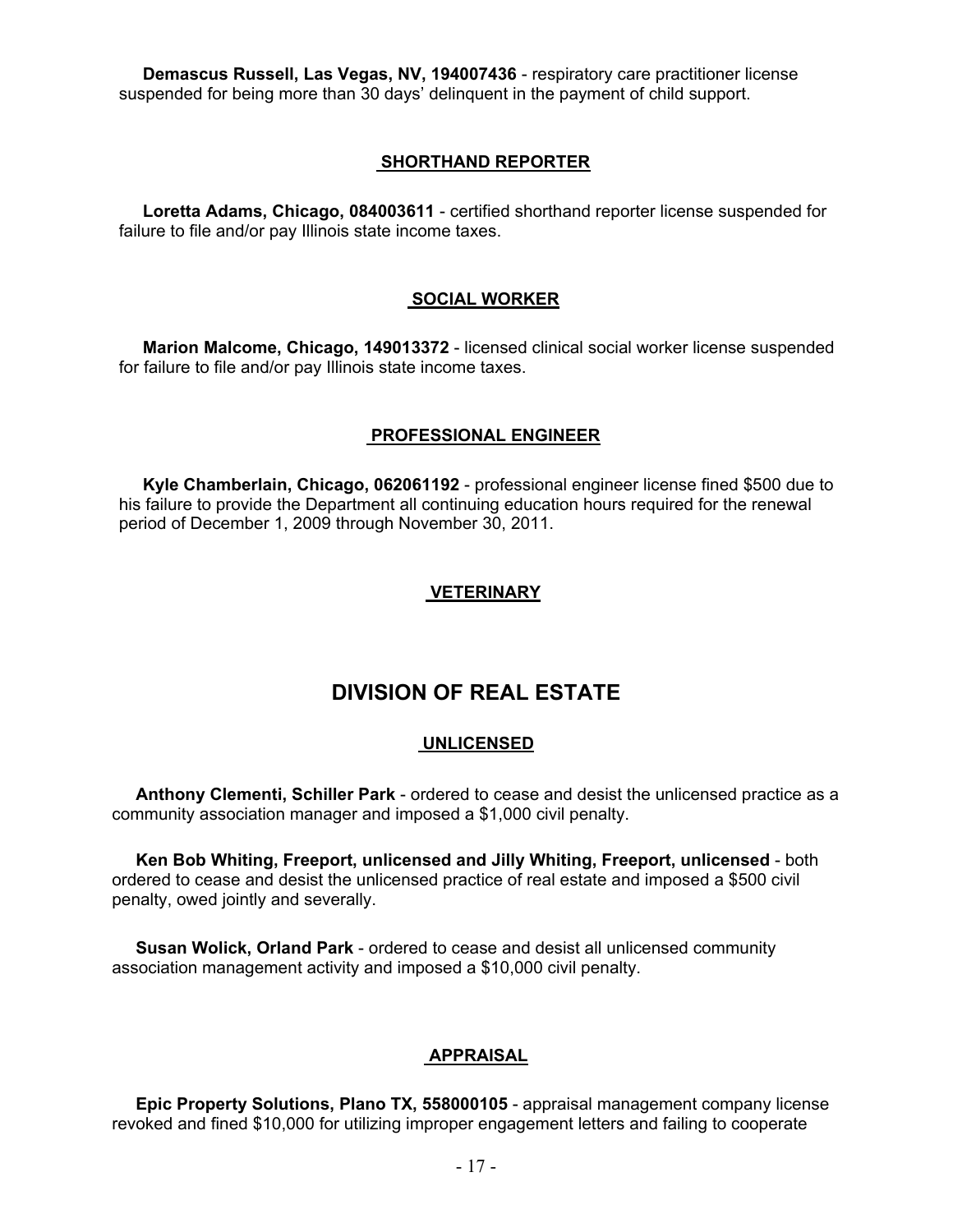with the Department.

### **AUCTIONEER**

 **Ronald Sanert, Petersburg, 440000590** - real estate auctioneer license suspended for failure to file and/or pay Illinois state income taxes.

 **Brett Synak, Villa Park, 441002324** – real estate auctioneer license suspended for failure to file and/or pay Illinois state income taxes.

#### **COMMUNITY ASSOCIATION MANAGER**

 **Michaelene Conrad, Lisle, 261000726** - community association manager license reprimanded for failing to provide documents requested by a former association following the termination of her management of the association.

## **REAL ESTATE**

 **Efty Abdulfatai Garba, Homewood, 471016975** - real estate managing broker license suspended for failure to file and/or pay Illinois state income taxes.

 **Tareq Alajjouri, Palos Hills, 473012217** - real estate leasing agent license suspended for failure to file and/or pay Illinois state income taxes.

 **Irhan Aleman, Chicago, 475156415** - real estate broker license suspended for failure to file and/or pay Illinois state income taxes.

 **George Arsoniadis, Elgin, 471011315** - real estate managing broker license suspended for failure to file and/or pay Illinois state income taxes.

 **Geraldine Blair, Chicago, 475147081** - real estate broker license suspended for failure to file and/or pay Illinois state income taxes.

 **Colleen Bredahl, Itasca, 475161034** - real estate broker license suspended for failure to file and/or pay Illinois state income taxes.

 **Graciela Cadenas, Batavia, 475148369** - real estate broker license suspended for failure to file and/or pay Illinois state income taxes.

 **Juan Calderon, Chicago, 475171119** - real estate broker license indefinitely suspended for a minimum period of one year and fined \$12,000 for failure to remit earnest money and failure to disclose his license status in writing to all parties in a transaction.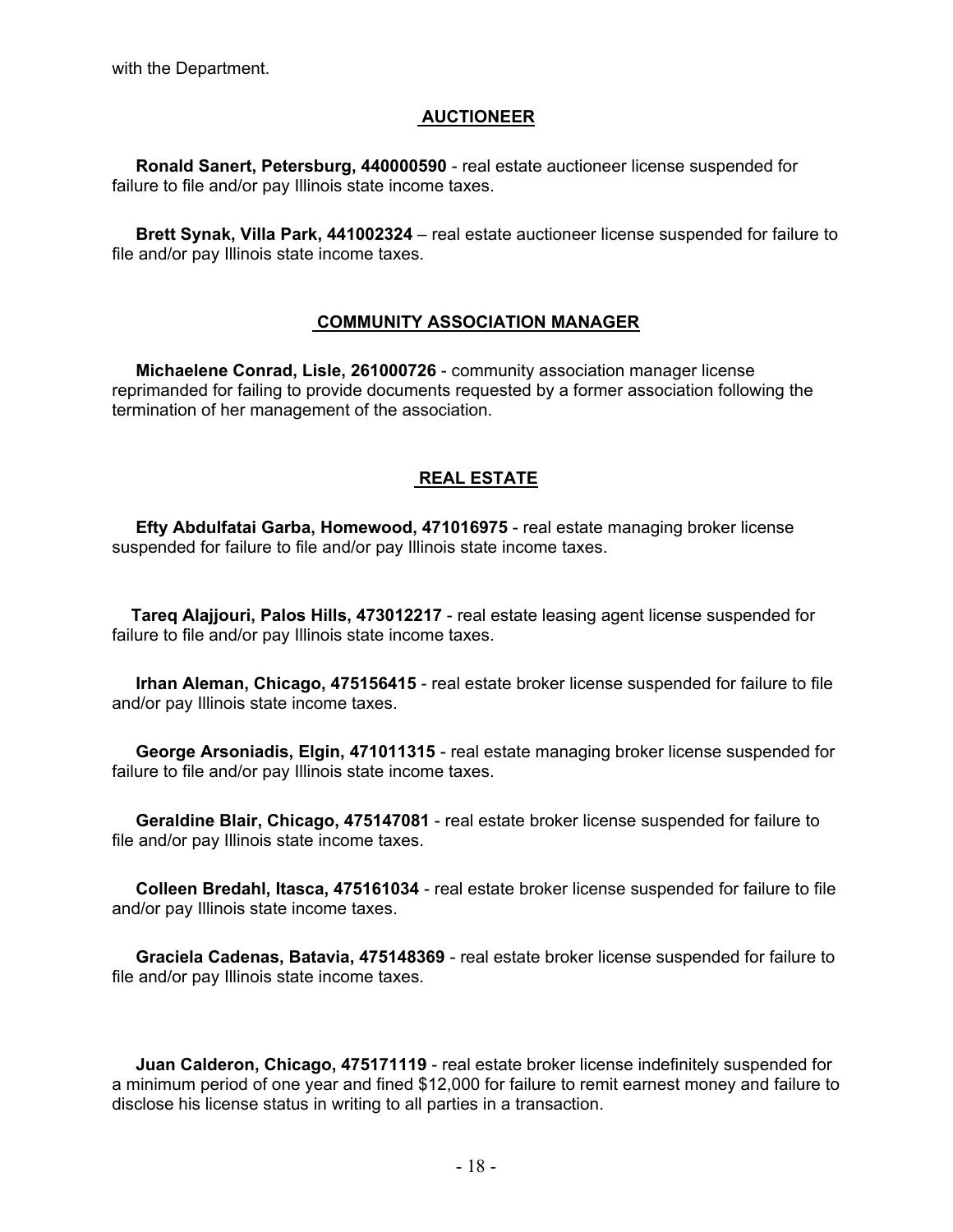**Gabe Caporale, Elmwood Park, 471015147** - real estate managing broker license suspended for failure to file and/or pay Illinois state income taxes.

 **Ricky Davis, Rockford, 471013255** - real estate managing broker license indefinitely suspended for a minimum period of two years and fined \$10,000 for listing certain property without a listing agreement or the consent of the owners; that the listing contract failed to contain the signatures of the property owners; a property management agreement illegally contained an automatic renewal clause; forged a listing contract for the property and had listed the property on the Multiple Listing Service without an agreement, had acted on behalf of a broker other than his sponsoring broker and had engaged in unlicensed practice by virtue of having managed a property without a real estate license and **StateLine Realty – Realington ENT LLC, 481012120** - real estate corporation license indefinitely suspended for a minimum period of two years and fined \$4,000 for listing certain property without a listing agreement or the consent of the owners; that the listing contract failed to contain the signatures of the property owners and that it had entered into a sales contract for a property it did not own.

 **Ivan Diaz, Chicago, 475168194** - real estate broker license suspended for failure to file and/or pay Illinois state income taxes.

 **Russell Glenn, Oak Park, 475116964** - real estate broker license suspended for failure to file and/or pay Illinois state income taxes.

 **Joseph Grody, Chicago, 471014118** - real estate managing broker license suspended for failure to file and/or pay Illinois state income taxes.

 **Jose Gutierrez, Berwyn, 471010413** - real estate managing broker license and **Eldorado, Gutierrez and Company, Berwyn, 478026680** - real estate broker corporation license are both revoked and each fined \$50,000 for fraudulently and unprofessionally purchased property from one client and sold it to another for a profit in the same transaction without advising either client of the respondents' personal profit or of the dual representation.

 **Elona Hamilton, Lake Villa, 475118922** - real estate broker license suspended for failure to file and/or pay Illinois state income taxes.

 **Clayton Hines, Chicago, 473014334** - real estate leasing agent license suspended for failure to file and/or pay Illinois state income taxes.

 **John Jones, Calumet City, 475155078** - real estate broker license reprimanded and fined \$500 due to a prior felony conviction.

 **Valerie Kanuch, Hawthorn Woods, 475127404** - real estate broker license suspended for failure to file and/or pay Illinois state income taxes.

 **Bradly Kosar, Chicago, 475145513** - real estate broker license suspended for failure to file and/or pay Illinois state income taxes.

 **Dwayne Lawrence, Chicago, 475125436** - real estate broker license suspended for failure to file and/or pay Illinois state income taxes.